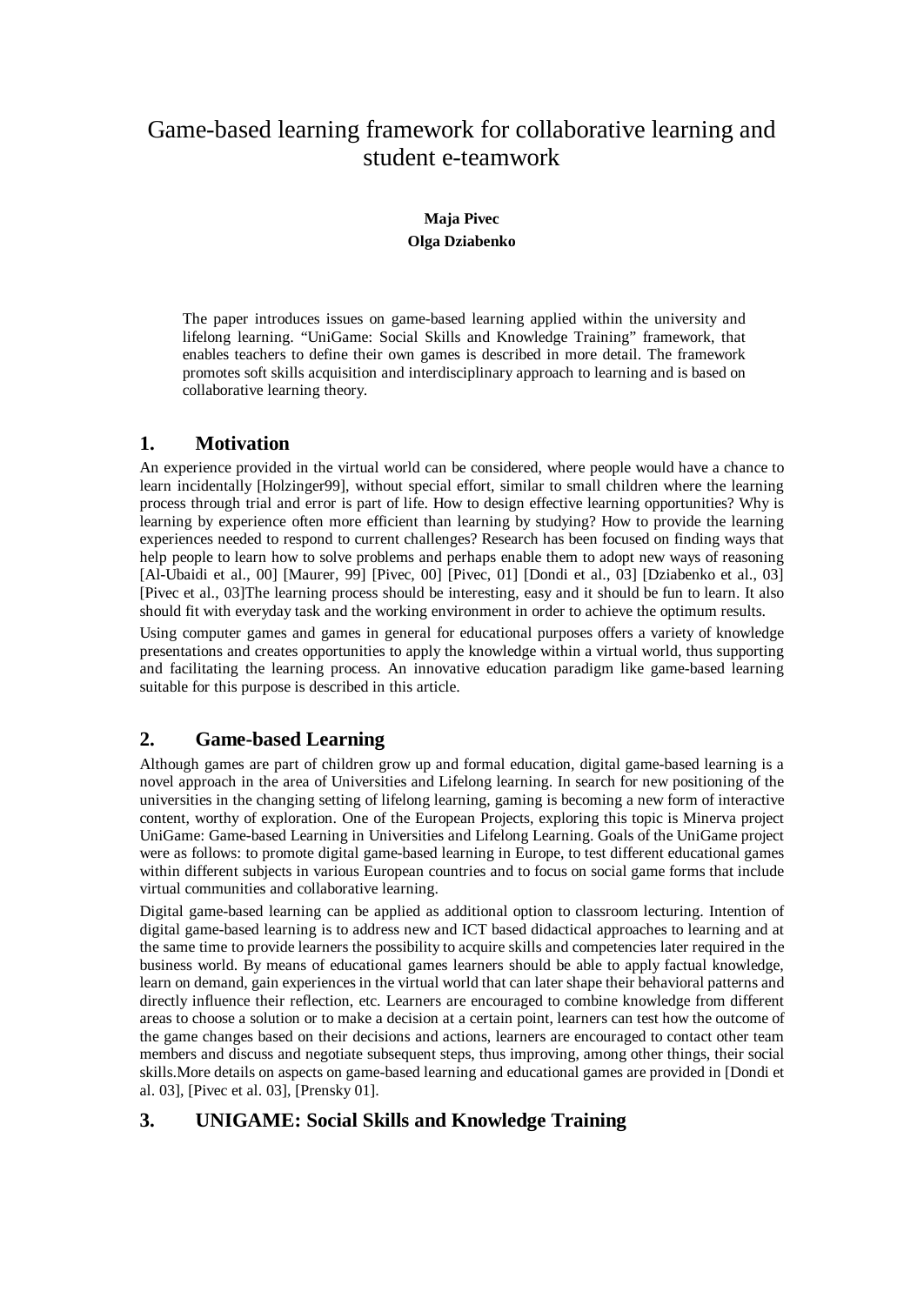## *3.1. Game Idea*

"UniGame: Social Skills and Knowledge Training" [UniGame] [Figure1] is a framework that provides a possibility for every interested teacher to apply game-based learning for his/her classes. "UniGame: Social Skills and Knowledge Training" is a game where teachers can define various topics, thus modifying the game for their own purposes.



#### **Figure1. Welcome screen "UniGame: Social Skills and Knowledge Training" public game domain.**

It can be classified as a role-play game, that fosters participation in problem-solving, effective communication, teamwork, project management, as well as other soft skills such as responsibility, creativity, micro-entrepreneurship, corporate culture, etc. The game is based on constructivist learning approach and collaborative learning. It should be used additionally to regular face-to-face or online classes.

The game is accessible through a website, giving the opportunity to users to join from different places. It is a multi-player game. The players form four teams, which can have up to six players. It is moderated by the teacher (the game is designed to be used as supplement to normal in-class teaching, but it is not impossible to be used independently from a class course). The aim of the players is to comprehend their specific role inside their team and have argumentation with players of other teams over a specific subject, which is specified by the theme of the game. The players gain knowledge over this subject by searching for information and using it in the discussions that follow with other teams' members. The website offers several means for communication to its users: Users can communicate using private or public forums, text chat modules and voice chat modules. The game ends when all the specified sub-parts of the selected subjects have been discussed. In each discussion the goal of the players is to reach a consensus with the other teams. If they reach a consensus they gain some points (chips). The amount of points they can win from each discussion has been specified by them before the beginning of the discussions, when the 'chip allocation procedure' takes place. In 'chip allocation' each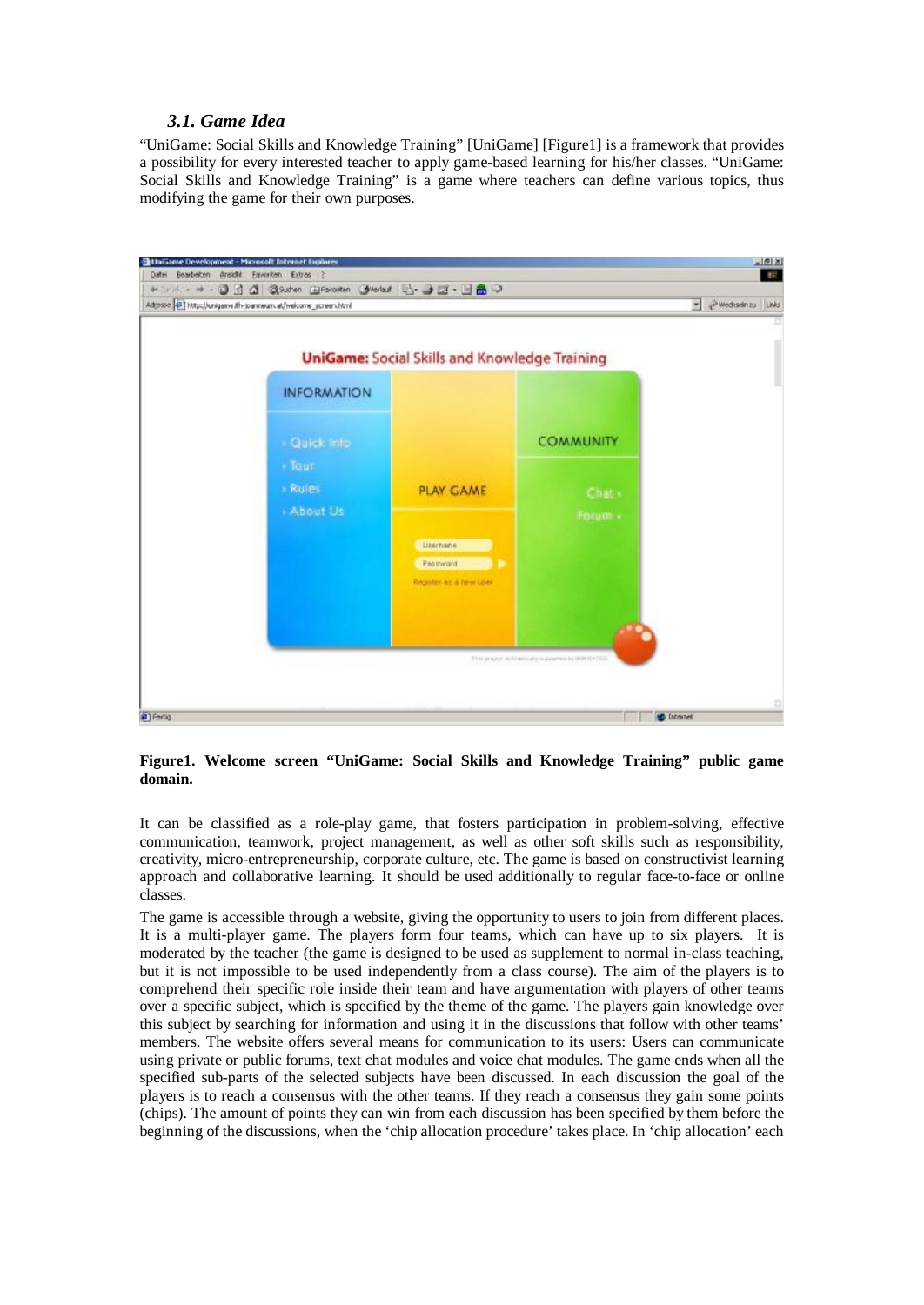team allocates 100 points in total to three of the six available sub-parts of the subject that will be discussed. The team, which has the more points when the game ends is the winner.

### *3.2. Scenario of the game*

In this section important parts of the "UniGame: Social Skills and Knowledge Training" scenario are outlined briefly. See [Dziabenko et al., 03] for more detailed information.

The game starts by the teacher, who has to define the 'Game Theme', i.e. assignments and subjects to be discussed by the students. The students will use the game website to communicate or to search for information about the theme. The play time of the game can fluctuate from several days to few weeks depending on the difficulty of the theme and the basic skills of the students. The game flow and its various stages are presented in Figure2. The basic stages can be distinguished as follows:



**Figure 2: Time plan of the Game** 

#### **Introductory seminar**

In this seminar the teacher explains the theme to the students. The teacher provides information about the theme, the particular subjects (interest areas) of the subjects that are available for discussion, the teams that will be formed, and the roles within each team. The teacher discusses with the students about the theme and provides more information if requested. Finally, the teacher and the students reach an agreement about how the teams will be formed.

#### **Team work and team preparation**

In order to play the game, the students form four teams, which have different roles in the discussion that will follow. For example, in a theme about environment protection, the teams could be 'Government', 'Heavy Industries', 'Environmental Groups' and 'Labor Unions'. Each student has to select a particular role within a team. After that, the team members have to connect to the 'map of the Subjects' which are relevant for future discussions. In this screen each member of the team has to select a subject for which he/she will be responsible for. Each team has to create a strategy for the general discussion that will take place with the members of the other teams as well as with the teacher (moderator) of the game.

During the team work, the players develop a game strategy, collect and select valuable information and prepare for argumentation. Teams communicate and exchange information in the 'Team Space', which consists of several screens that allow synchronous or asynchronous communication of the members of a team (Forum, Virtual Conference, Library [Figure3], Member List and Profile[Figure4]). Each team member uploads all relevant collected information about the subject he/she is responsible for, in the Library of the Team Space.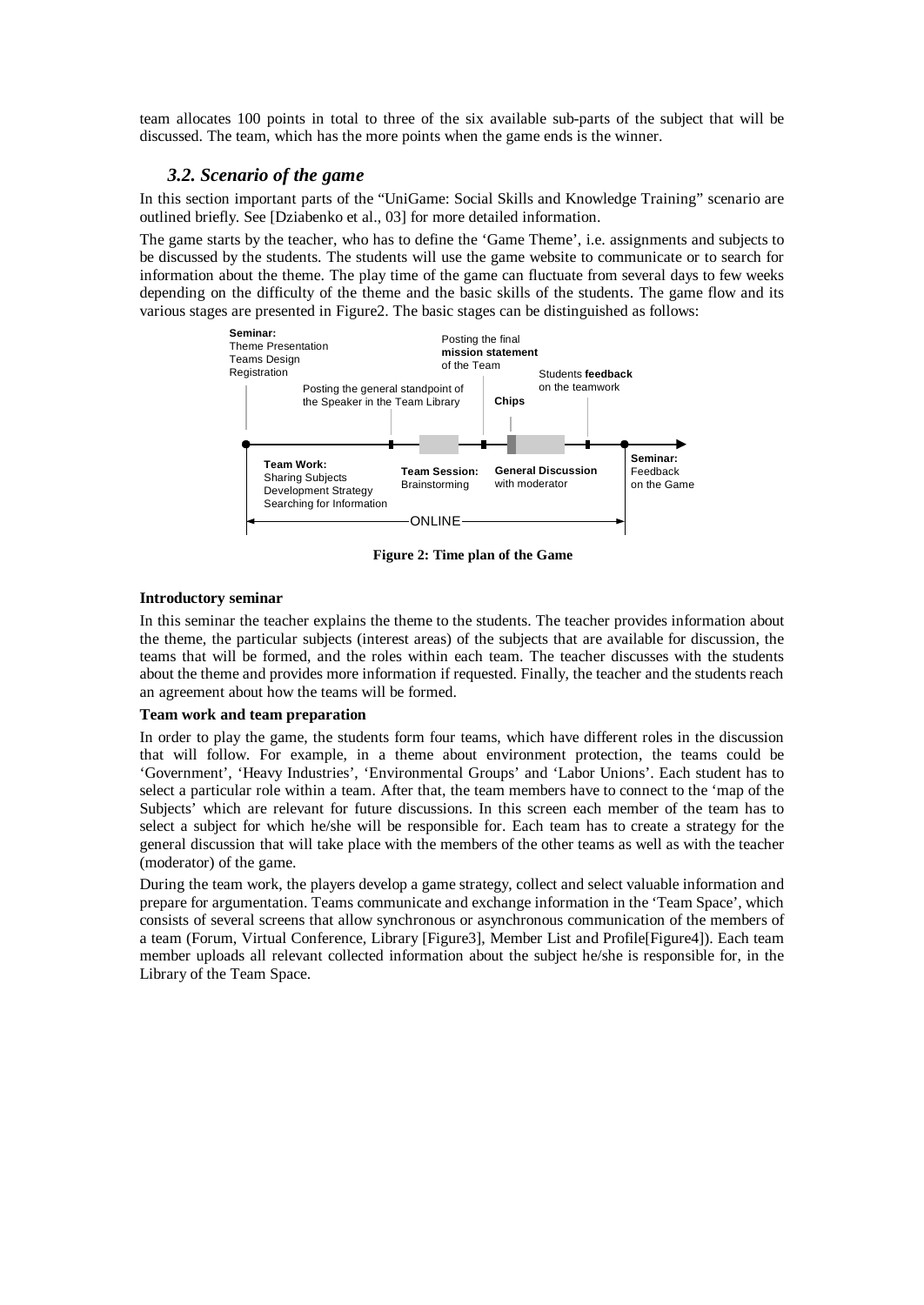| Adjesse [43] http://uniganve.fh-joanneum.at/final/virtual_conference/vc_library_team_level_2.html |                                                                                                                                                                                                                                                                                                                                               |                                              |             |                                                                                                                                                                           | ∙ | wechseln zu Links |  |
|---------------------------------------------------------------------------------------------------|-----------------------------------------------------------------------------------------------------------------------------------------------------------------------------------------------------------------------------------------------------------------------------------------------------------------------------------------------|----------------------------------------------|-------------|---------------------------------------------------------------------------------------------------------------------------------------------------------------------------|---|-------------------|--|
|                                                                                                   | CONFERENCE FORUMS LIBRARIES CHIPS MEMBERS FEEDBACK<br>Fleam Library F Subject 1                                                                                                                                                                                                                                                               |                                              |             | 1<br><b>B</b><br>COMMON TEAM                                                                                                                                              |   |                   |  |
| <b>Names</b>                                                                                      |                                                                                                                                                                                                                                                                                                                                               |                                              | Size Juthor | Date =                                                                                                                                                                    |   |                   |  |
| <b>B</b> Video Files:                                                                             | <b>M Audio Files (K)</b><br><b>B</b> Decumentation<br><b>Braft Releases</b><br><b>B Final Vorsions (K)</b><br># Images (Thumbnako (H)<br><b>It Cost Draft Version Sizis</b><br>图 General Information for Students bf<br># Presentifion for Demo Purposes pot (K)<br><b>B</b> http://www.fca.com/.ddi<br>Il Instructions (very important) dos- |                                              |             | 13. Sep 2003<br>12.9652003<br>11, 840 2003<br>02. Sep 2003<br>28. Aug 2003<br>26. Aug 2003<br>13: Sep 2003<br>12. Sep 2003<br>12. Sep 2003<br>11.8ep 2003<br>09. Sep 2003 |   |                   |  |
| New directory. Name                                                                               |                                                                                                                                                                                                                                                                                                                                               | Opfional Description<br>Optional Description |             | <b>Create</b>                                                                                                                                                             |   |                   |  |
| <b>New Bak:</b>                                                                                   | Internet Address                                                                                                                                                                                                                                                                                                                              |                                              |             | Listond                                                                                                                                                                   |   |                   |  |
| New file:                                                                                         | Durchsuchen.                                                                                                                                                                                                                                                                                                                                  | Opfional Description                         |             | <b>Upload</b>                                                                                                                                                             |   |                   |  |
|                                                                                                   | Unitianse: Social Skills and Knowledge Training                                                                                                                                                                                                                                                                                               |                                              |             |                                                                                                                                                                           |   |                   |  |

**Figure 3. Team Library – to upload and share important information with other team members** 

| Datei Bearbeiten Ansicht Eavoriten Eutras ?<br>42mok - → - 〇 〇 〇 〇3.sten 山Foronten (Jiredad 日 - 山口 - 山田 - ) |                                                                 |                                                                    |                               | 47                     |
|-------------------------------------------------------------------------------------------------------------|-----------------------------------------------------------------|--------------------------------------------------------------------|-------------------------------|------------------------|
| Adjesse [42] http://unigana.fh-joannaum.at/final/htnll_templates_v2/profile.html                            |                                                                 |                                                                    |                               | wechseln zu Links<br>₩ |
|                                                                                                             | <b>PROFILE</b>                                                  |                                                                    |                               |                        |
|                                                                                                             | <b>MANDATORY</b>                                                |                                                                    | OPTIONAL                      |                        |
|                                                                                                             | Name: France Use                                                |                                                                    | Phone 23 / 544 926 16         |                        |
|                                                                                                             | institution University of Vancouver                             | <b>Mobile</b>                                                      |                               |                        |
|                                                                                                             | Department Technical Mathematics                                | Fer                                                                |                               |                        |
|                                                                                                             | Address Ingenio Avenue 534                                      | Official Website                                                   | миницом едц                   |                        |
|                                                                                                             | Country Cavada                                                  | Private Website                                                    | www.francis-online.ca         |                        |
|                                                                                                             | E-Mail: hancic user@uov.edu                                     |                                                                    | Hobbies fishing,              |                        |
| Password                                                                                                    | <b>BROWNER</b>                                                  |                                                                    | reading and<br>playing tennis |                        |
| Contint PW.                                                                                                 | 245553322                                                       | Office                                                             |                               |                        |
|                                                                                                             | Type G Player C Trainer                                         |                                                                    |                               |                        |
|                                                                                                             |                                                                 |                                                                    |                               |                        |
|                                                                                                             |                                                                 | OPTIONAL UPLOADS                                                   |                               |                        |
|                                                                                                             |                                                                 | Upload a new image to replace your existing image:<br>Durchtuchen. |                               |                        |
|                                                                                                             |                                                                 |                                                                    |                               |                        |
|                                                                                                             | the life CV doc. Upload a new file to replace your existing CV: | Discharchen                                                        |                               |                        |
|                                                                                                             |                                                                 | <b>UPDATE</b>                                                      |                               |                        |
| 47 Fertig                                                                                                   |                                                                 |                                                                    |                               | <b>D</b> Internet      |

**Figure 4. Profile makes it possible to display also personal information**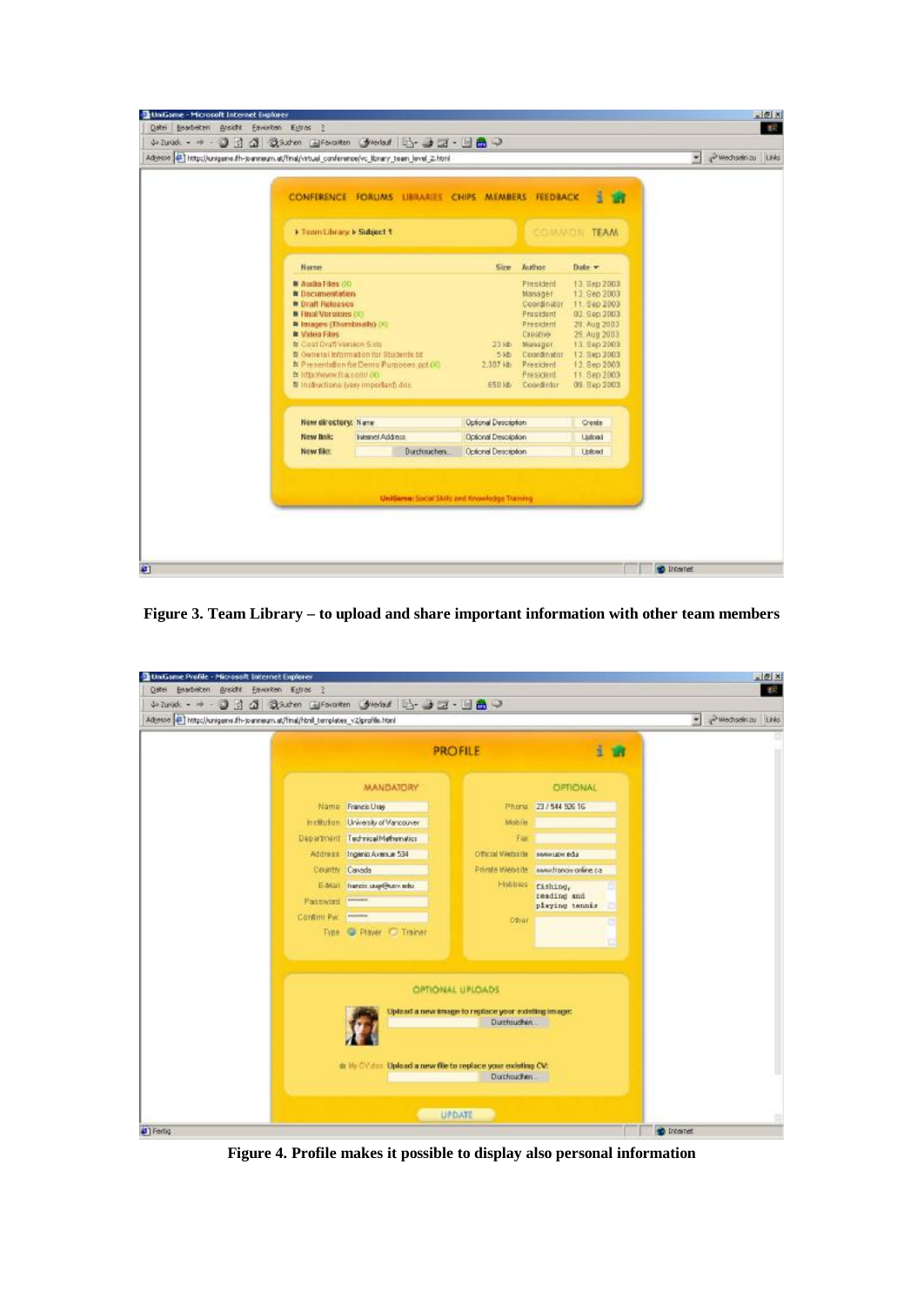When search for information is finished, the team has to organize a 'Team Session'. This session enables students to discuss all problems of the subjects and all information that can be used in the argumentation with the other teams.

At the end of the team preparation time, the teams have to present a final mission statement within the game platform where they will outline their general standpoint.

#### **Chip allocation**

Following the team work and preparation, the teams have to allocate chips (points) to the available subjects. Each team has to decide which subjects are more important for them. The team members can select up to three subjects for discussion. They have a maximum number of 100 chips that they must allocate to the three subjects they selected. This has to be done within 30 minutes.

During the game the chips allocated to the subjects can be seen by the team in the screen. However, teams don not see chip allocation of other teams. The teacher has the all information about allocated chips of all teams.

#### **General discussion**

During the general discussion, all teams meet in the 'Virtual Conference' [Figure 5] screen to discuss the subjects of the theme. The discussions are moderated by the teacher. The aim of each discussion is to reach a consensus. The role of the moderator is to formalize the reached consensus. If the moderator decides that the teams reached a consensus during the discussion about a subject, all the teams that had allocated chips in this subject win these points, which are added to their total score. The team that has the most points when all subjects have been discussed is the game winner.



#### **Figure 5. General Discussion - Virtual conference**

As depicted in Figure 5, players see all participants in the general discussion virtual conference. The upper right corner of the screen provides some additional information of the game e.g. the timer that indicates how much time is left for the discussion and how much points the team has achieved.

Provided set of emoticons and standard symbols like question mark, exclamation mark, etc., can facilitate the written conversation and give more detailed and emotional feed back of other players. The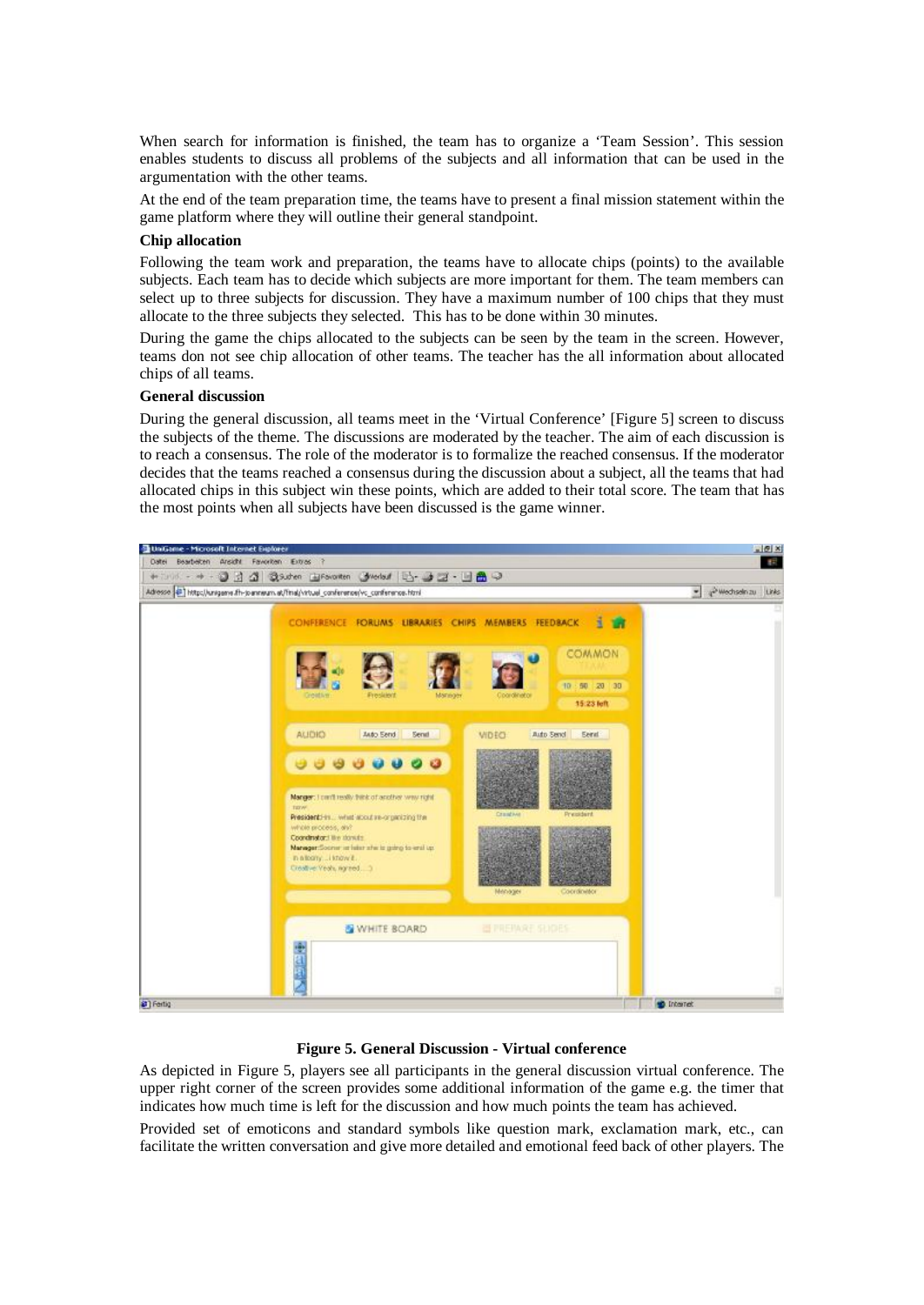white board enables players to work and elaborate together facts and data related and relevant to the topic discussed.

#### **Student feedback and discussion of the game in a seminar.**

The general discussion is followed by detailed feedback of all the players who participated in the game and debriefing carried out in a seminar.

### *3.3. Possible use cases*

To illustrate possible application of the proposed UniGame framework, we present two examples of the game usage. A teacher that wants his/her students to reflect actively upon interdisciplinary consequences and ethical behavior of engineers, defines a game-theme called *Tunnel building*. The aim of the game is that 4 teams are competing to make the best offer and technical solution to build a tunnel on the defined location. The solution should consider different parameters like financial frame, time deadlines, technology applied, ecological acceptance, etc. During the game teams can "buy" knowledge from other experts. Teams are also expected to be able to react on unexpected new conditions e.g. new emission law, or the law regarding an area near the tunnel location, that was declared for natural park, etc. Teams use the preparation time of the game to elaborate their solution. During general discussion different important subjects should be discussed and a consensus on which solution is the most appropriate should be achieved.

To experience *Multicultural differences* another game-theme could be defined. In this game students worldwide can form teams. There are various possibilities: multinational teams or each nationality builds own team. Teams should work on the same task e.g. to design a multicultural website. Within the team session teams should work on their proposition, research similar web-pages in different cultural environments. Teams should publish their ideas and propositions about functionality and design of a page. Within the general discussion teams have to discuss the subjects and to reach a consensus (e.g. about features of a web page, which design would be the best, which parameters should be considered for cultural adaptation, etc.).

# **4. Conclusions**

The "UniGame: Social Skills and Knowledge Training" game platform is based on the elements of collaborative learning and communication tools. Searching for information, selecting the appropriate and necessary information, development of discussion strategies, "conflict" of the arguments, decisionmaking process and negotiation are the important central aspects of the game. But the target and the culmination of the game is reaching a consensus in a problem solution. Players learn to understand and to combine different points of view, such as: individual/corporate interests versus team/societies interests; their own standpoint versus understanding the standpoints and opinions of others; from single aspects versus integrating of multiple aspects, from confrontation to cooperation. By playing different roles students learn and obtain both basic knowledge and practical experience and soft skills that are needed for the organizations of the modern industrial manufactures. The developed game concept can be seen as a game platform where different instructors can introduce different knowledge and contexts to apply game-based learning for their particular topics and specific learning goals.

More details on educational game research and related theoretical framework, use cases and proposed UniGame game model can be seen at the UniGame web page<http://www.unigame.net>.

#### **Acknowledgements**

UniGame: Game-based Learning in Universities and Lifelong Learning. is a Minerva Project: 101288-CP-1-2002- 1-AT-MINERVA-M. Many thanks to everyone involved in the project for their contributions, fruitful discussions and excellent work that contributed to the progress of the project.

### **5. References**

[Al-Ubaidi et al., 00] Al-Ubaidi, Dietinger T., Maurer H., Pivec M.: Situation Learning or what do adventure games and hypermedia have in common. Campus 2000: Lernen in neuen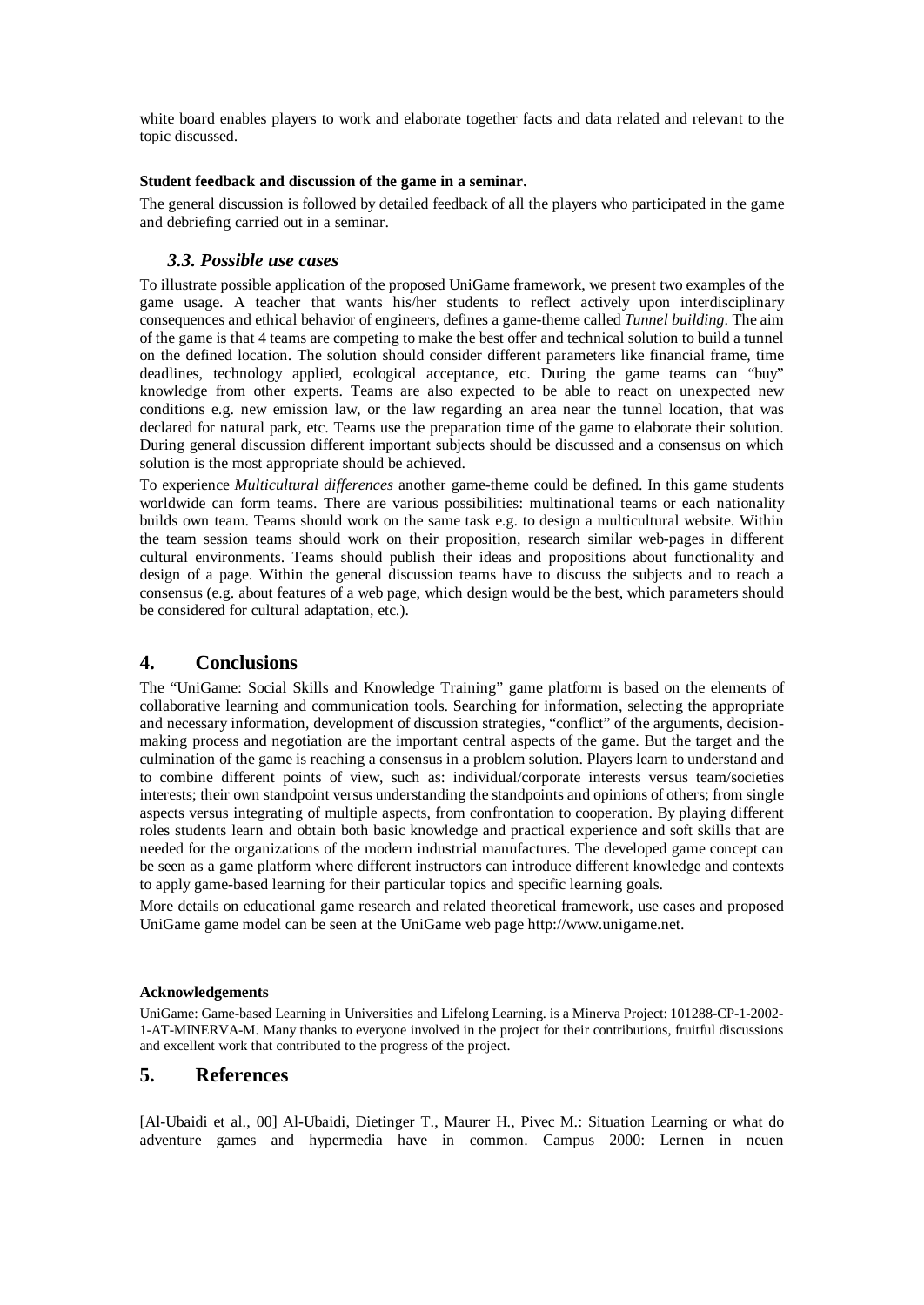Organisationsformen (Ed.: F. Scheuermann), Waxman Verlag, Germany, 2000, ISBN 3-89325-925-2, p. 83 - 96.

[Dondi et al., 03] Dondi C., Moretti M.: Survey on online game-based learning. Retrieved 18. 08. 2003, from [http://www.unigame.net/html/case\\_studies/D1.pdf](http://www.unigame.net/html/case_studies/D1.pdf)

[Dziabenko et al., 03] Dziabenko O., Pivec M., Schinnerl I.: Game Scenario "*UniGame: Social Skills and Knowledge Training*". Retrieved 18. 08. 2003, from [http://www.unigame.net/html/case\\_studies/Game\\_scenario.pdf](http://www.unigame.net/html/case_studies/Game_scenario.pdf)

[Holzinger, 99] Holzinger A., Maurer H.: Incidental learning, motivation and the Tamagotchi Effect: VR-Friend, chances for new ways of leaning with computers. CAL99: Virtuality in Education, Abstract Book, p.70, 1999, London: Elsevier.

[Maurer, 99] Maurer H., Scherbakov N.: Goal-Oriented learning on the Web: Practical Approach. Proc. ICCE99, Chiba, Japan, IOS Press, Amsterdam, Vol. II, 1999, p. 736-743.

[Pivec, 00] Pivec, M.: Knowledge Transfer in On-line Learning Environments; Knowledge Mediation and Knowledge Glows for Authoring, Teaching and Learning. Doctoral dissertation at the TU Graz, 2000.

[Pivec, 01] Pivec, M., Maurer, H.: A New Approach - Situation Learning (SL). Proc. of SITE 2001, AACE

[Pivec et al., 03] Pivec M., Dziabenko O., Schinnerl I.: Aspects of Game-based Learning. I-Know'03. J.UCS Proceedings of I-KNOW '03, pp. 217 – 224.

[Prensky, 01] Prensky M: Digital Game-based Learning. McGraw-Hill 2001.

[Quinn, 99] Quinn, C.N.: The Play's the Thing: Enhancing Learning Design Through Game Elements. Tutorial at the AI-ED99, LeMans, France, 1999.

[UniGame] UniGame: Game-based Learning in Universities and Lifelong Learning. Retrieved 18. 08. 2003, from (<http://www.unigame.net>)

[Vygotsky, 78] Vygotsky, L.: Mind in Society: The development of higher psychological processes. Harvard University Press. Cambridge, 1978.

### **Biography**

#### **Maja Pivec**

Maja Pivec has got her PhD at the Graz University of Technology. At the present she is lecturing Learning with Multimedia at the University of Applied Sciences FH JOANNEUM in Graz, Austria.

Her research is focused on game based learning, eye tracking supported adaptable e-learning systems, knowledge management, and multimedia knowledge modules.

In the 2003 Maja Pivec was honoured with the European Science Foundation Award 2003 to organise an Exploratory Workshop on Affective and Emotional Aspects of Human-Computer Interaction: Emphasis on Game-Based and Innovative Learning Approaches. For her research achievements she received in the year 2001 Herta Firnberg Award (Austria) in the field of computer science. Her research work was published and presented at more than 60 international conferences and publications.

She was involved in the international learning standard development carried out within the IEEE LTSC committee. She also contributes to the work of the OCG e-Learning group (Austria).